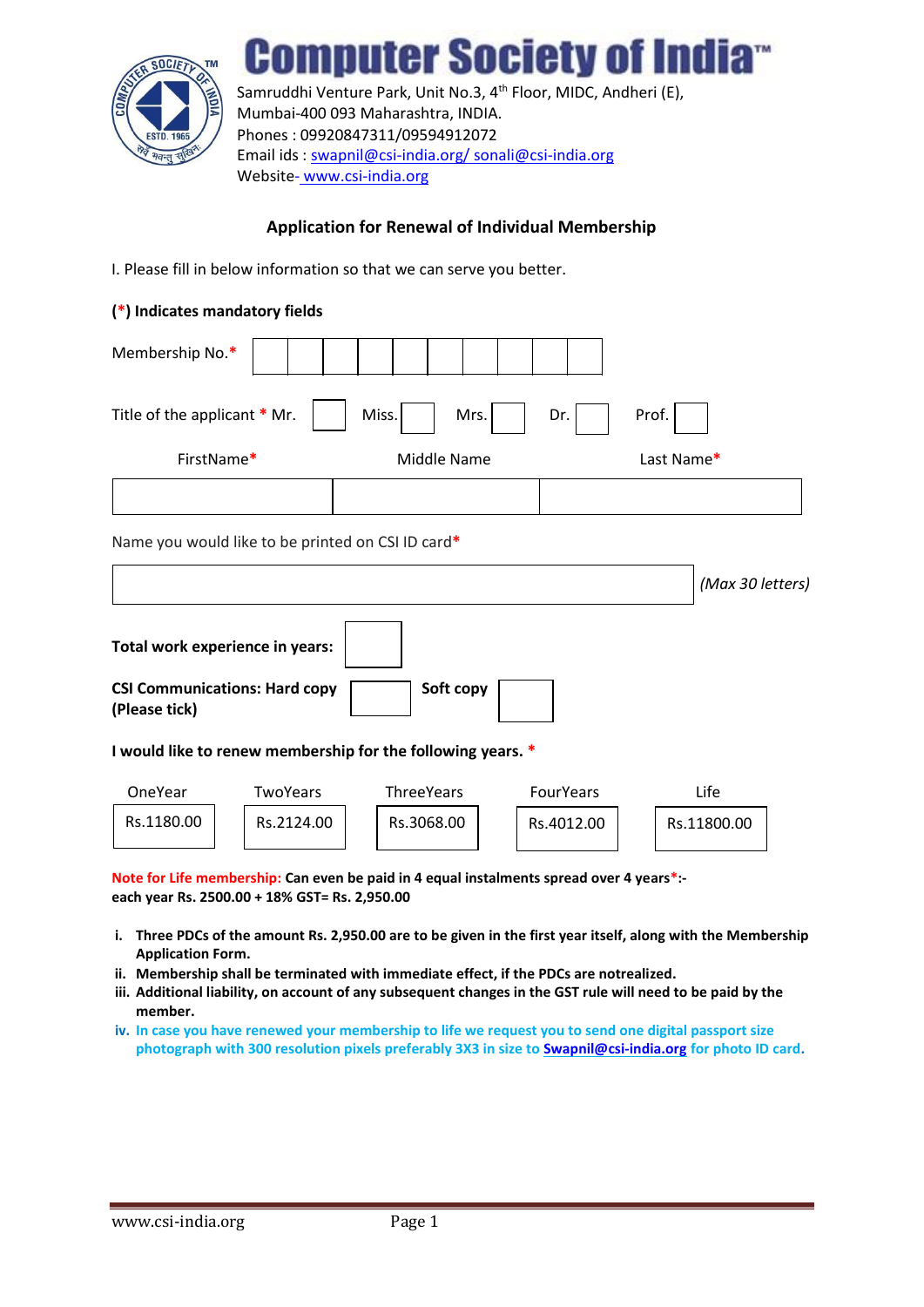

**Computer Society of India** Samruddhi Venture Park, Unit No.3, 4<sup>th</sup> Floor, MIDC, Andheri (E), Mumbai-400 093 Maharashtra, INDIA. Phones : 09920847311/09594912072 Email ids : [swapnil@csi-india.org/](mailto:swapnil@csi-india.org/) [sonali@csi-india.org](mailto:sonali@csi-india.org) Website-www.csi-india.org

#### *II.* **In case your personal details like address, email id, contact no. are changed, Pl mention the same.** *(Address proof required, if it is newaddress)*

| <b>III.PaymentDetails:</b><br>Please specify Mode of Payment: [Cheque/DemandDraft/NEFT]                                                                                                                                                                                             |
|-------------------------------------------------------------------------------------------------------------------------------------------------------------------------------------------------------------------------------------------------------------------------------------|
| If payment made through NEFT-TransactionDate ___________________________________<br>UTRNo.-                                                                                                                                                                                         |
| If payment made through Demand Draft / Cheque payable at par at Mumbai should be drawn in<br>favour of "Computer Society of India".<br><b>DD</b><br><b>NEFT</b><br>(Please tick asapplicable)<br>Cheque                                                                             |
| Amount Paid Rs. /\$                                                                                                                                                                                                                                                                 |
| Cheque / DD No.<br>Dated                                                                                                                                                                                                                                                            |
| <b>Branch Name</b><br>Drawn on Bank Name                                                                                                                                                                                                                                            |
| Please fill following details if it is direct deposit in SBI bank.                                                                                                                                                                                                                  |
| Date of Deposit                                                                                                                                                                                                                                                                     |
| DD<br>Cheque<br><b>NEFT</b><br>(Please tick as applicable)<br>Mode of Deposit                                                                                                                                                                                                       |
| SBI Deposit branch name                                                                                                                                                                                                                                                             |
| <b>Bank Details</b><br>A/c Name: Computer Society of India.<br><b>Bank Name: State Bank of India</b><br>A/c Type: Saving<br>A/c No: 10865762700<br>IFSC code: SBIN0007074<br>Bank Address: Plot No. B-1, Central Road, MIDC, Andheri (East), Mumbai 400093<br>GSTIN-27AAATC1710F1ZC |

Attach photocopy of Pay-in-slip with application form and write your Name, Contact no. on the reverse side of the Cheque / DD / Pay-in- Slip.